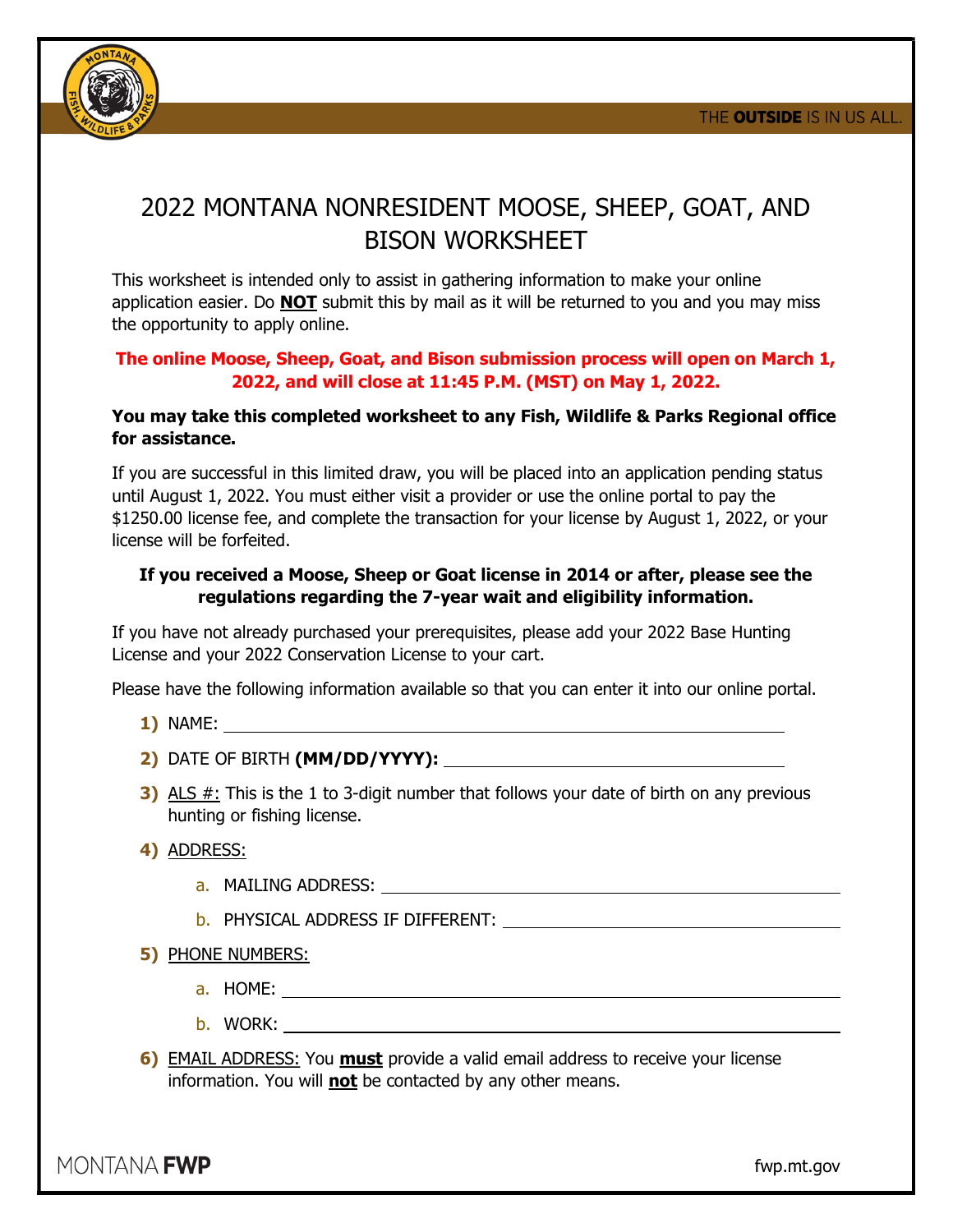

 $\overline{\phantom{a}}$ 

- 7) RESIDENCY STATUS: For more information on residency requirements, please refer to MCA 87-2-102 Resident Defined. LINK TO RESIDENCY DEFINITION
- 8) HUNTER EDUCATION NUMBER: (MCA 87-2-105) A person who was born after January 1, 1985, must provide information verifying completion of a Hunter Education course in any state or province.
- 9) MAILING LIST: Do you want your name included on the lists that FWP provides to requestors? A requestor is anyone who wishes to purchase our mailing list. Even if you choose "no," under state law, FWP is required to allow those who wish to compile their own mailing list access to department records, including name, address, gender, residency, and whether you were successful.
- 10) BONUS POINTS: You may elect to purchase a bonus point for each species except bison (moose, sheep, and goat), when applying online.
- 11) HUNTING DISTRICT CHOICES Moose, Sheep, & Goat: Below are the hunting districts and License Permit Types available for nonresidents to choose from when you apply online. You will need to refer to the 2022 Moose, Sheep, and Goat Hunting Regulations for additional information.
	- a. MOOSE i. 100-50 ii. 101-50 iii. 102-50 iv. 105-50 v. 106-50 vi. 110-50 vii. 111-50 viii. 140-50 ix. 141-50 x. 150-50 xiv. 320-00 Cow xvi. 322-50 xvii. 323-00 Cow xviii. 323-50 xix. 324-00 Cow xxi. 324-50 xxii. 325-00 Cow xxiii. 325-50
		- xi. 230-50 xxiv. 326-50
		- xii. 240-50 xxv. 327-50
		- xiii. 261-50 xxvi. 329-50

MONTANA FWP

fwp.mt.gov

xv. 320-50

xx. 324-20